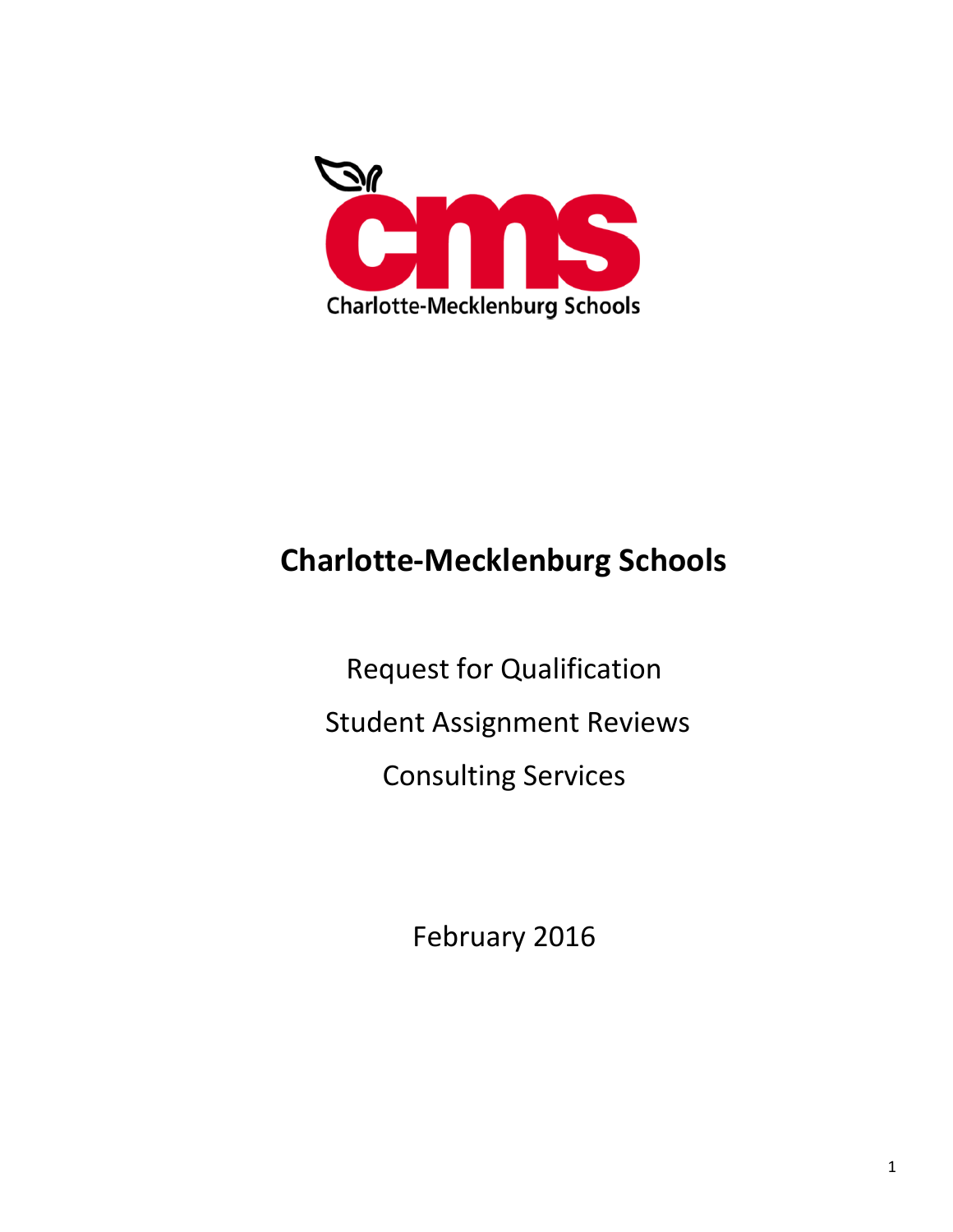# **Table of Contents**

| Section 8 - CMS MINORITY, WOMEN AND SMALL BUSINESS ENTERPRISE PROGRAM 13 |  |
|--------------------------------------------------------------------------|--|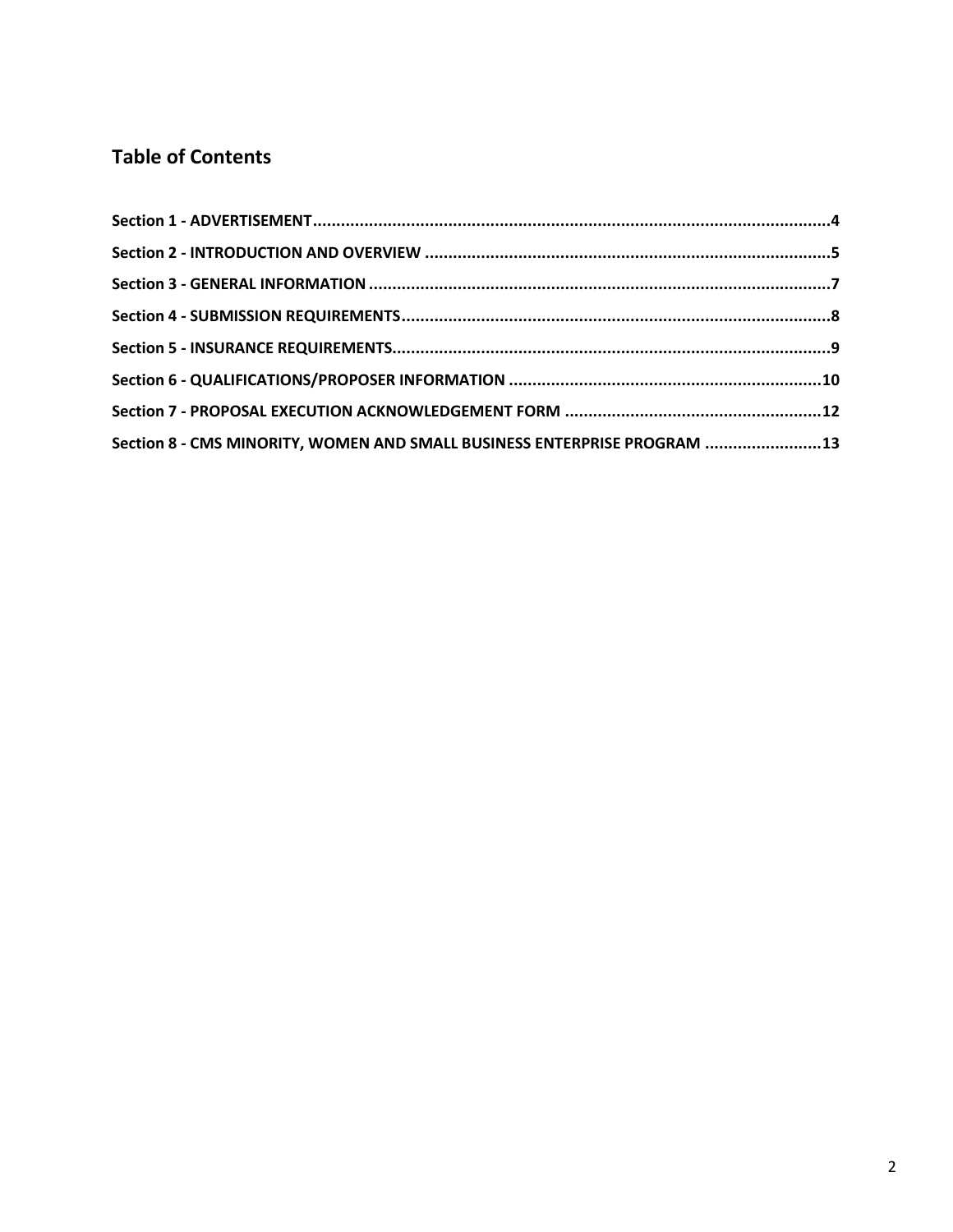### **Notice to Prospective Student Assignment Review Consulting Service Providers February 2016**

#### **To: All Invited Prospective Student Assignment Review and Consulting Service Providers**

### **Re: Charlotte-Mecklenburg Board of Education Request for Proposals for Student Assignment Review Consulting Service Providers**

Charlotte-Mecklenburg Schools is soliciting responses from individuals and firms qualified to provide the services referenced during the Board's review of current student assignment policies and plans as well as their development of amended policies and an associated plan. The RFP contains the following:

- 1) General Invitation
- 2) Letter to prospective proposers 3) Scope of Work description 4) Insurance Requirements 5) RFP Instructions to Submitting Firms and Questionnaire 6) Selection Procedure Information
- 7) Form of Acknowledgement
- 8) MWSBE Information

Two (2) completed copies of the RFP response must be emailed sent or hand delivered to:

### **Charlotte-Mecklenburg Schools (CMS) P.O. Box 30035 Charlotte, NC 28230-0035 Attention: Scott McCully, Executive Director, Student Planning and Placement**

Responses must be clearly marked identifying the "Proposals for Student Assignment Review Consulting Services", Attention: Scott McCully on the front of the envelope and received no later than **5:00pm on Friday, February 26th .** 

The procurement of the Student Assignment Review Consulting Services contract will be based on the RFP and the Proposer's response. A selection committee will review and evaluate the RFP responses and may select individuals and firms to be interviewed.

All questions should be submitted via email to Scott McCully a[t scott.mccully@cms.k12.nc.us](mailto:scott.mccully@cms.k12.nc.us) no later than **5 business days** prior to the due date. An email response will be provided within 48 hours and at least 24 hours prior to the due date.

We thank you for your interest.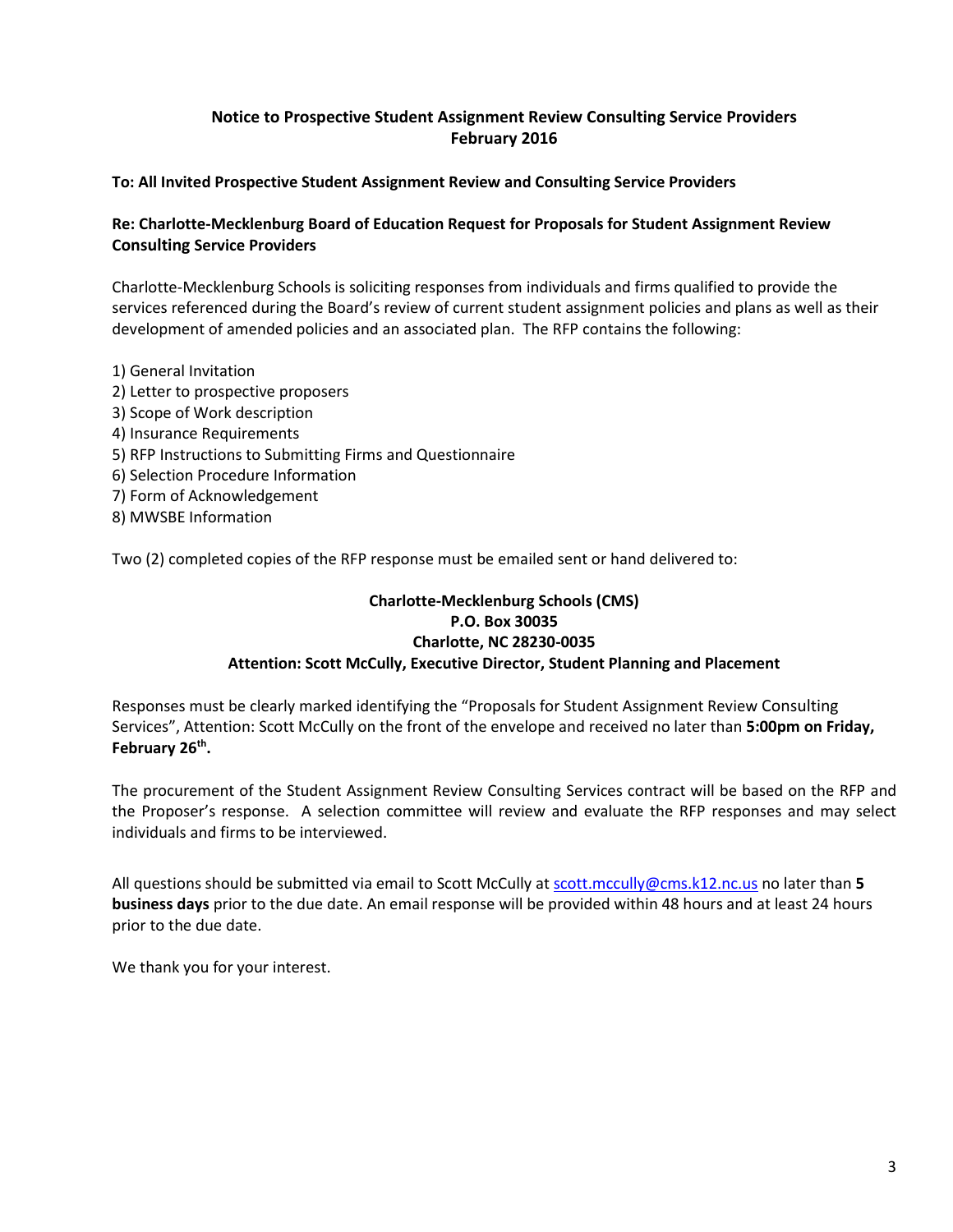## **Section 1 - ADVERTISEMENT**

Charlotte-Mecklenburg Schools (CMS) is soliciting information from individuals and firms interested in providing Student Assignment Review Consulting Services.

Two (2) copies of the RFP response, including one (1) original signature set, are to be signed, enclosed in a sealed envelope and submitted to the attention of Scott McCully, P.O. Box 30035, Charlotte, NC 28230 no later than **5:00 PM on Friday, February 26, 2016.** Any proposals received after this date and time will be returned unopened.

The requirements of the Charlotte-Mecklenburg Schools MWSBE program are included as part of the RFP package. CMS MWSBE Coordinator Chiquitha Lloyd can be contacted at 980-343-8638 for further information.

The Board reserves the right to select, re-advertise and/or reject any proposal for any reason including apparent conflicts of interest.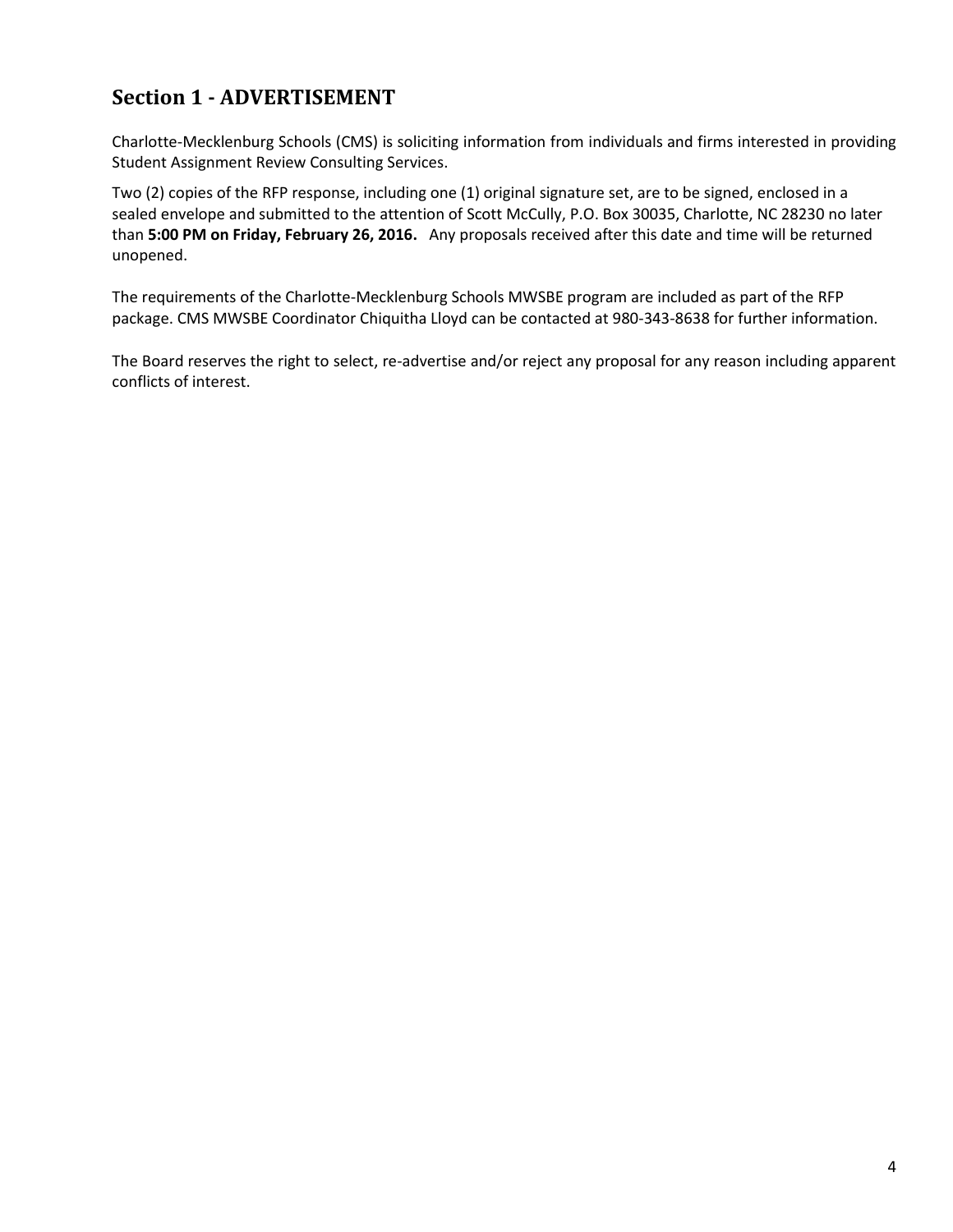# **Section 2 - INTRODUCTION AND OVERVIEW**

### **Vision:**

Charlotte-Mecklenburg Schools provides all students the best education available anywhere, preparing every child to lead a rich and productive life.

### **Mission:**

The mission of CMS is to maximize academic achievement by every student in every school.

### **Core Beliefs and Commitments:**

We believe that:

- Public education is central to our democracy;
- We are responsible for building and maintaining high performing organizations that ensure all students will successfully acquire the knowledge, skills and values necessary for success;
- Our principals and teachers make the critical difference in student achievement; and
- Engaging the student's family and the community in the education process enhances learning and academic achievement.

As part of Board Policy JCA, Guiding Principles for Student Assignment, the Board "shall consider undertaking a comprehensive district-wide review of the student assignment plan every six years." The Guiding Principles were adopted by the Board on August 10, 2010 and incorporated into the policy on November 9, 2010. Based on the adoption date, review of policy and plan began in early spring 2015 for 2017-18 plan implementation.

Prior to 2010, the last magnet review was in 2008. This was primarily a program review that did not include student assignment (transportation and attendance zones did not change). Program data, such as demographics, wait pools, application data, student achievement, were presented. Throughout the summer of 2008 community meetings were held in each Learning Community to receive public input. There were Board work sessions to provide updates and advance decision making. All community sessions as well as the Board work sessions were facilitated by an outside consultant. As a result of the magnet review, there was a reduction/consolidation of magnet programs that were not effective.

The results of the student assignment plan must comply with State and federal law. Consultants that submit proposals should have access to resources that would allow them to become familiar with laws and case law related to student placement programs, including the recent United States Supreme Court case, Parents Involved in Community Schools v. Seattle School District, 551 U.S. 701 (2007).

The CMS Board of Education (the "School District"), is requesting Consultants to propose services to guide and facilitate a comprehensive student assignment review, and to support developing student assignment options that support the following draft goals:

- Reduce the number of schools with high concentrations of poor and high needs children; and
- Preserve and expand schools and programs in which students are successfully achieving the Mission and Vision of the Board; and
- Provide school assignment options to students assigned to schools that are not meeting performance standards established by the state; and
- Maximize the use of school facilities, transportation and other capital and operational resources to reduce overcrowding and promote equitable access to varied and viable programmatic options for all children.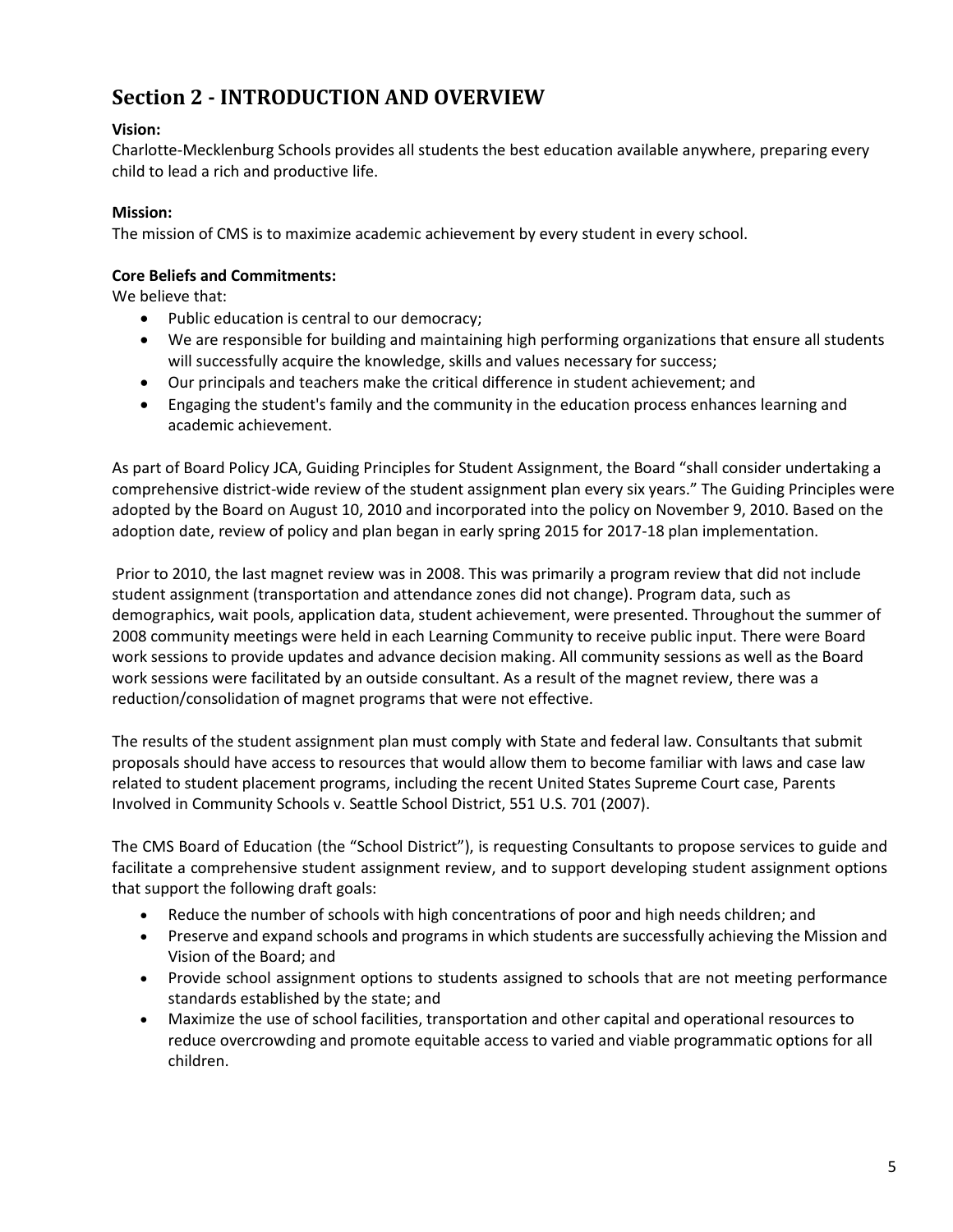#### **SCOPE OF SERVICES**

The RFP timeline aligns with our overall student assignment plan timeline located here: [http://www.cms.k12.nc.us/cmsdepartments/StudentPlacement/PlanningServices/20172018StuAsgnReview/Pag](http://www.cms.k12.nc.us/cmsdepartments/StudentPlacement/PlanningServices/20172018StuAsgnReview/Pages/Timeline.aspx) [es/Timeline.aspx](http://www.cms.k12.nc.us/cmsdepartments/StudentPlacement/PlanningServices/20172018StuAsgnReview/Pages/Timeline.aspx)

| <b>Issuance of RFP</b>              | February 12, 2016                                 |
|-------------------------------------|---------------------------------------------------|
| Submission of Proposals and Opening | February 26, 2016                                 |
| <b>Finalist Interviews</b>          | March $10 - 11$ , 2016                            |
| Selection of Consultant             | March 16, 2016                                    |
| Consultant Engagement (Phase 1)     | April 2016 - June 2016; July 2016 - November 2016 |

The scope of services is specific to Phase I of the overall student assignment review. Elements of the work should include:

- Alignment with CMS Board of Education Core Student Assignment Goals
- **Inclusion of feedback garnered via community surveys, focus groups and other associated means of** gathering community input
- Guidance for developing revised Guiding Principles and associated policies for student assignment
- **An approach to reviewing district data; national research, data and urban district benchmarks.**
- Coordination among the Board of Education and district leaders and teams supporting the student assignment review and planning process.

The consultant will provide the following services for the School District related to the Student Assignment Review and Plan:

- Advisement, as needed, on development of Board of Education guiding principles and associated policies
- Development of viable student assignment options that reflect community input, Board of Education student assignment policies, goals, guiding principles, timelines, and School District resource availability
- Advisement to Board of Education and School District leadership on student assignment plan development, including a high-level implementation plan that supports the Board's goals and incorporates preferred student assignment options
- **Advisement on a communications strategy and plan in consultation with the district's Office of** Communications
- **Facilitation of Board of Education and school district leadership meetings related to the student** assignment review and plan

NOTE: The District will provide data collection and analysis, project management, and community engagement services. The consultant is not responsible for these services, but will partner with District to ensure these services meet the needs of the project.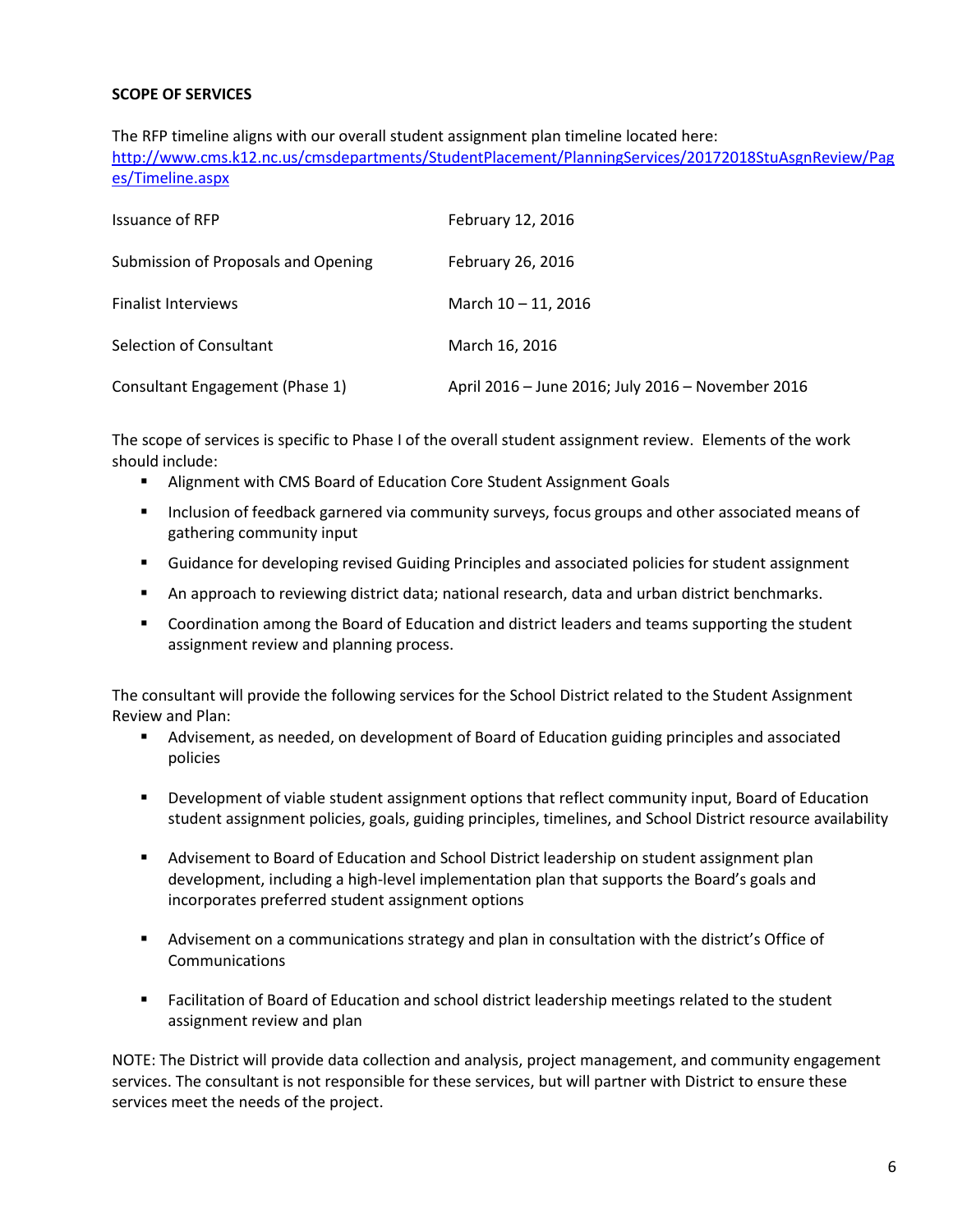# **Section 3 - GENERAL INFORMATION**

The procurement of the Student Assignment Review Consulting Services contract will be based on the RFP and the Proposer's response. A selection committee will review and evaluate the RFP responses and may select firms to be interviewed.

#### **Request for Explanation and Information**

The School District will host an informational conference call meeting for all interested proposers on February 17, 2016 at 1:30 p.m. Eastern (conference call number provided upon request) to describe the student assignment review and plan in further detail and answer questions.

CMS has sole discretion and reserves the right to reject any and all responses received with respect to this RFP and to cancel the RFP process at any time prior to entering into a formal agreement. CMS reserves the right to request additional information or clarification of information provided in the response without changing the terms of the RFP.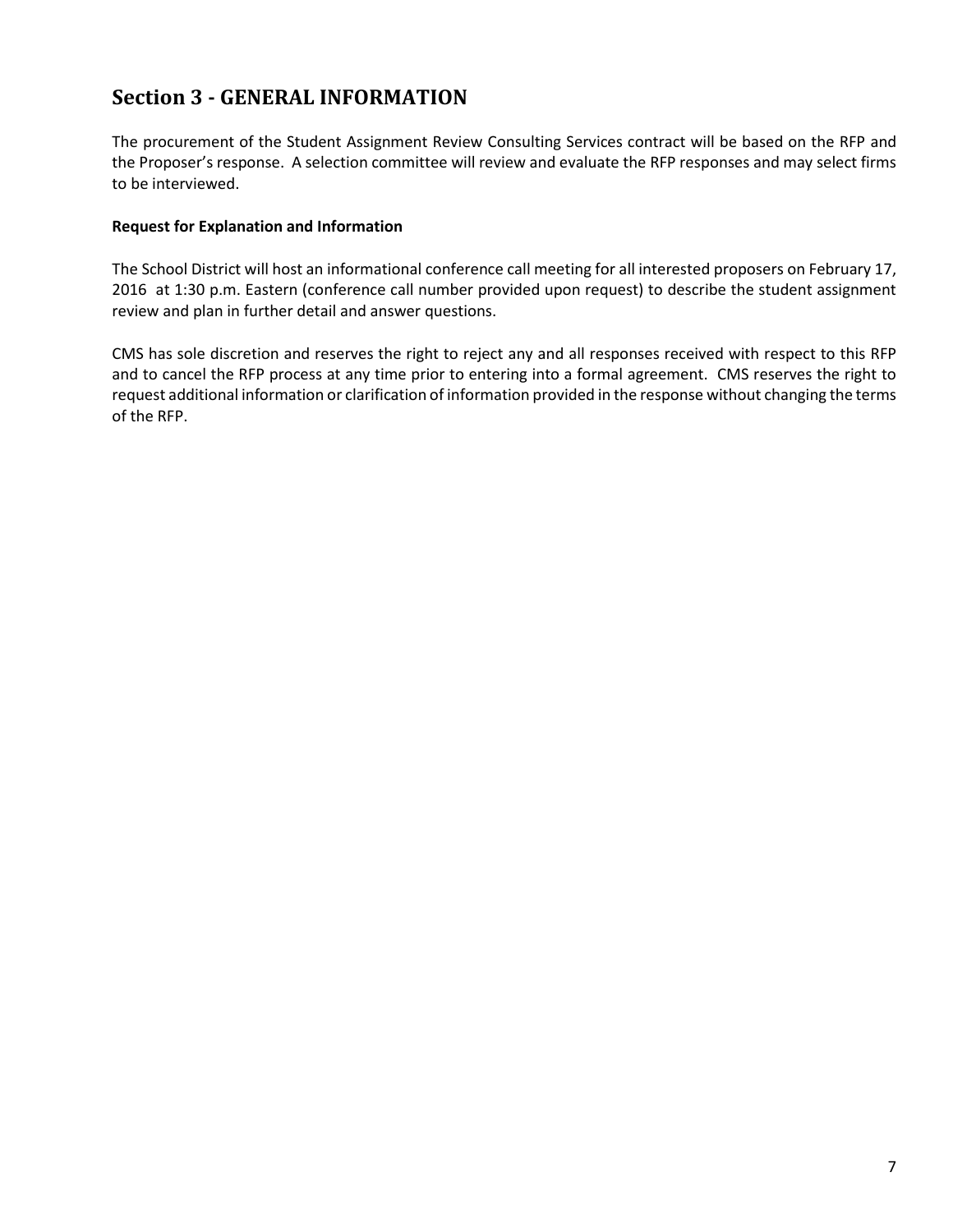## **Section 4 - SUBMISSION REQUIREMENTS**

Responses should be prepared and submitted as described in this section.

Proposers bear the responsibility of examining all parts of this RFP and furnishing the information required by this RFP. The Proposer shall prepare his/her response and one (1) electronic copy (PDF) and one (1) original signature set clearly marked original. All costs incurred in the preparation and submission of proposals shall be covered by the Proposer. All blank spaces on the Proposal Execution Page and all requirements outlined in this RFP must be filled in and completed.

Submittals shall be made on 8.5" x 11" paper, side bound with Table of Contents and reference tabs for key sections. Response is limited to 25 pages single sided excluding qualification information. All pages are to be numbered. Proposers shall submit proposals in a sealed envelope to Charlotte-Mecklenburg Schools, P.O. Box 30035, Charlotte, NC 28230, Attention: Scott McCully. **The sealed envelope shall carry the following information on the face of the envelope: Proposer's name, address, and subject matter of response.**

Each Proposer must answer all questions and provide all requested information, where applicable. If the answer to any questions is "none" or if the question is not applicable, please state in writing. Any Proposer failing to do so may be deemed to be non responsive with respect to this RFP at the sole discretion of CMS.

A selection committee will make reasonable investigations as deemed proper to determine the ability of each proposer to perform the work. The Proposer shall be responsible to furnish all information and data requested by the RFP. CMS reserves the right to reject any proposal if the information submitted by or investigations of the Proposer fail to satisfy CMS that the Proposer is qualified.

Where proposals are sent by mail, the Proposer shall be responsible for their delivery before the advertised date and hour for the receipt of the proposals. **Submittals must include, at a minimum, the following:**

1. Executive Summary limited to three (3) pages including the name of the Proposer, location of Proposer's principal place of business, a brief narrative description including the age of the business, type of business organization and services offered. Summary should describe the Proposer's approach to providing Student Assignment Review and Plan Consulting Services as described in the Introduction and identify the Proposer's strengths and any special qualifications you/your firm and proposed sub-consultant firms may possess related to the program described. Describe your firm's and proposed sub-consultant firms approach to student assignment review and planning.

Consultant should provide examples that demonstrate ability to

- a. Advise Board of Education and school district leaders on student assignment plan
- b. Facilitate outcomes-driven meetings with Board of Education and school district leaders
- c. Develop school assignment options
- d. Incorporate historical knowledge and trends into school assignment options
- e. Serve as credible student assignment plan expert
- 2. Cost to provide services during phase I including hourly/daily rate, travel, etc.
- 3. Insurance Requirements Proposers must show proof of insurance coverage meeting the requirements identified in Section 5 (submit a copy of insurance certificate)
- 4. Completed response to Section 6 Qualifications/Proposer Information
- 5. Completed Section 7 Proposal Execution Acknowledgement Form
- 6. Complete required documents included with MWSBE Information (Section 8)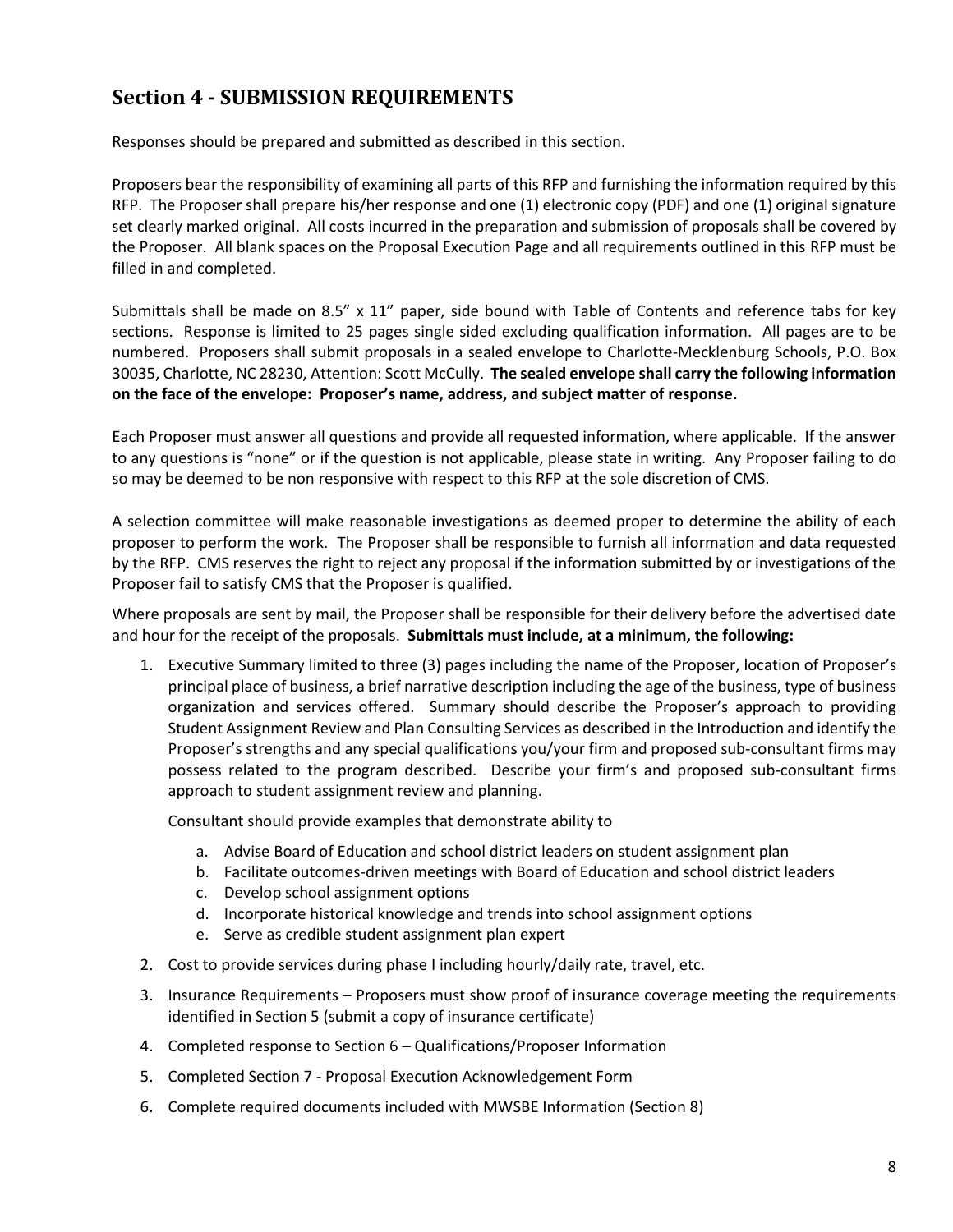### **Section 5 - INSURANCE REQUIREMENTS**

Minimum limits for the following types of insurance are required:

#### **Worker's Compensation:**

- 1. N.C. Statutory Requirements
- 2. Employers Liability \$500,000 – Each Accident \$500,000 – Disease Policy Limits (Aggregate) \$500,000 – Disease Each Employee

#### **Comprehensive General Liability:**

#### **Limits of coverage shall not be less than:**

| 1. | Bodily Injury Liability including contractual liability coverage<br>Assumed under the indemnity agreement of the contract, | \$1,000,000 each occurrence  |
|----|----------------------------------------------------------------------------------------------------------------------------|------------------------------|
|    | Products/completed operations and underground property<br>damage XCU where applicable.                                     | \$2,000,000 annual aggregate |
| 2. | Property Damage Liability including contractual liability<br>Coverage assumed under the indemnity agreement of the         | \$1,000,000 each occurrence  |
|    | Contract, products/completed operations and undergoing<br>Property damage XCU where applicable.                            | \$2,000,000 annual aggregate |

#### **Comprehensive Automobile Liability:**

Comprehensive Automobile Liability Insurance shall be maintained by the Construction Manager as to the Ownership, maintenance and use of all owned, non-owned, leased or hire vehicles with limits of not less than:

| 1. | Automobile Liability - All owned, non-owned and hired<br>vehicles                    | \$1,000,000 each person<br>\$2,000,000 each occurrence |
|----|--------------------------------------------------------------------------------------|--------------------------------------------------------|
|    | 2. Automobile Property Damage Liability - all owned,<br>non-owned and hired vehicles | \$1,000,000 each occurrence<br>\$2,000,000 aggregate   |
|    | 3. Umbrella liability limits shall not be less than                                  | \$2,000,000 each occurrence                            |
|    | 4. Architects Professional Liability Insurance                                       | \$1,000,000                                            |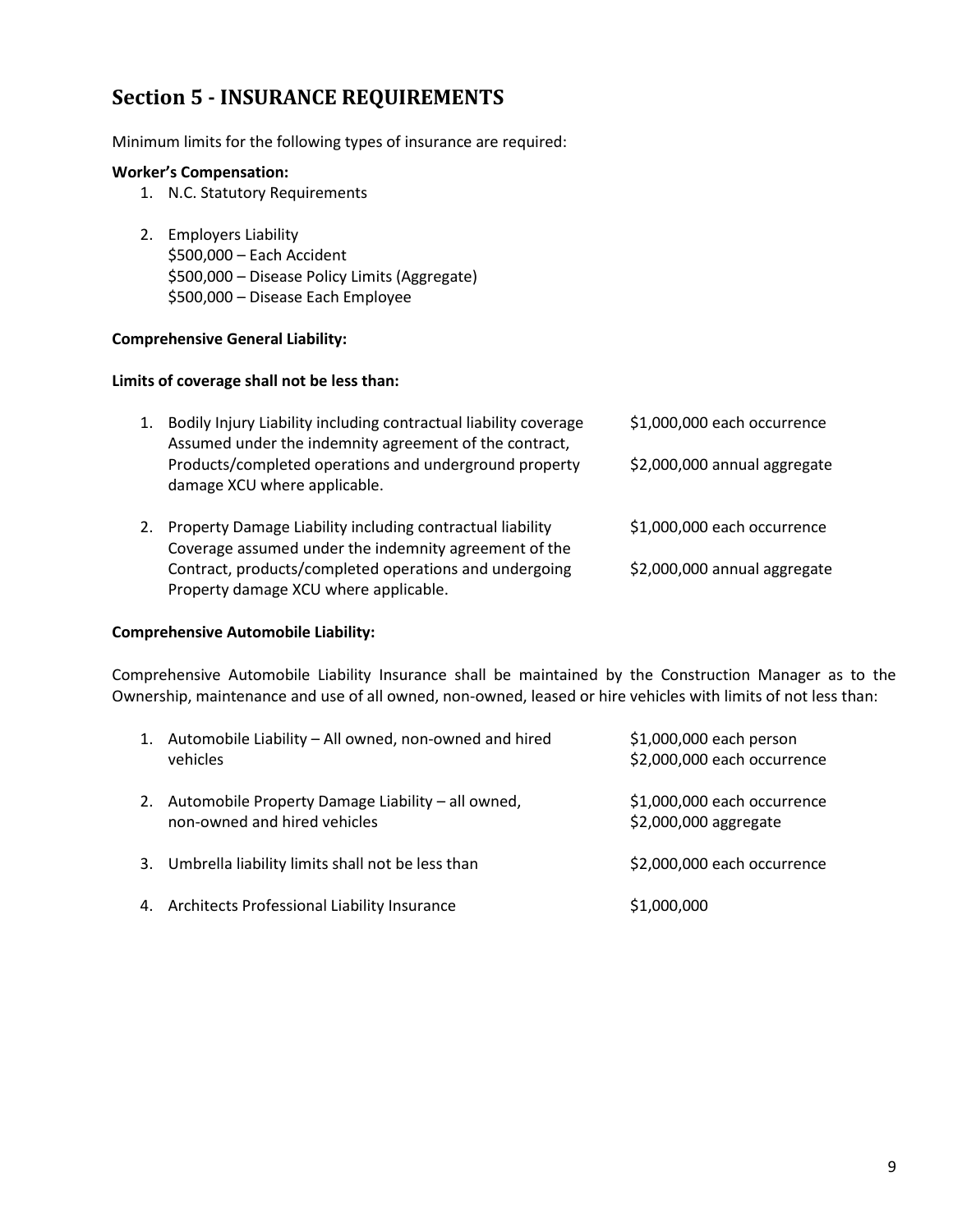# **Section 6 - QUALIFICATIONS/PROPOSER INFORMATION**

Please organize your responses to questions below in the same order and numbering given, restating the question first, then your responses.

- 1. Company history, size and background
	- a. Provide current organizational structure information, date of company formation and the number of years providing Student Assignment Review Consulting Services for K-12 education or higher education.
	- b. Provide the name, position, percentage ownership and years with the organization for each officer or partner.
	- c. Provide names and professional background of other company principals intended to be used on the proposed CMS work.
	- d. Provide the total number of staff directly employed by the firm regularly engaged in K-12 work. Only include the staff/office that will directly participate in this CMS work. Provide an organizational chart that represents this staffing and their relationship to the organizational management structure.
- 2. Financial Information CMS reserves the right to request financial data. If requested provide a copy of audited financial statements for the three (3) previous fiscal years and the last quarterly report. Statements must include auditor's letter of opinion, auditor's noted balance sheet, statement of income/loss.
- 3. Provide information on no less than two (2) K-12 projects for which you/your firm has provided similar type services during the past five years. Information should include:
	- a. Name and address of project
	- b. Names of staff that participated
	- c. Name, address and phone number for Owner's Representative
	- d. Type and size of project
	- e. Actual Cost
	- f. Duration
- 4. Review the CMS Student Assignment Plan, policies and regulations. Explain how your agency's work with the Board, executive and senior leadership will support and promote movement towards the development of revised Guiding Principles, policies and regulations, and a student assignment plan framework based on the Board's draft goals for student assignment.
- 5. Provide experience and background information on key individuals proposed for the project
	- a. Name 2-3 educational projects completed by your proposed project key individuals in the last 5 years. Describe their role in these projects.
- 6. Client References
	- a. Provide a minimum of three (3) client references. Two (2) of the client references should be from Owners similar in function to CMS. Information should include contact name, address, phone number, email and a description of services provided.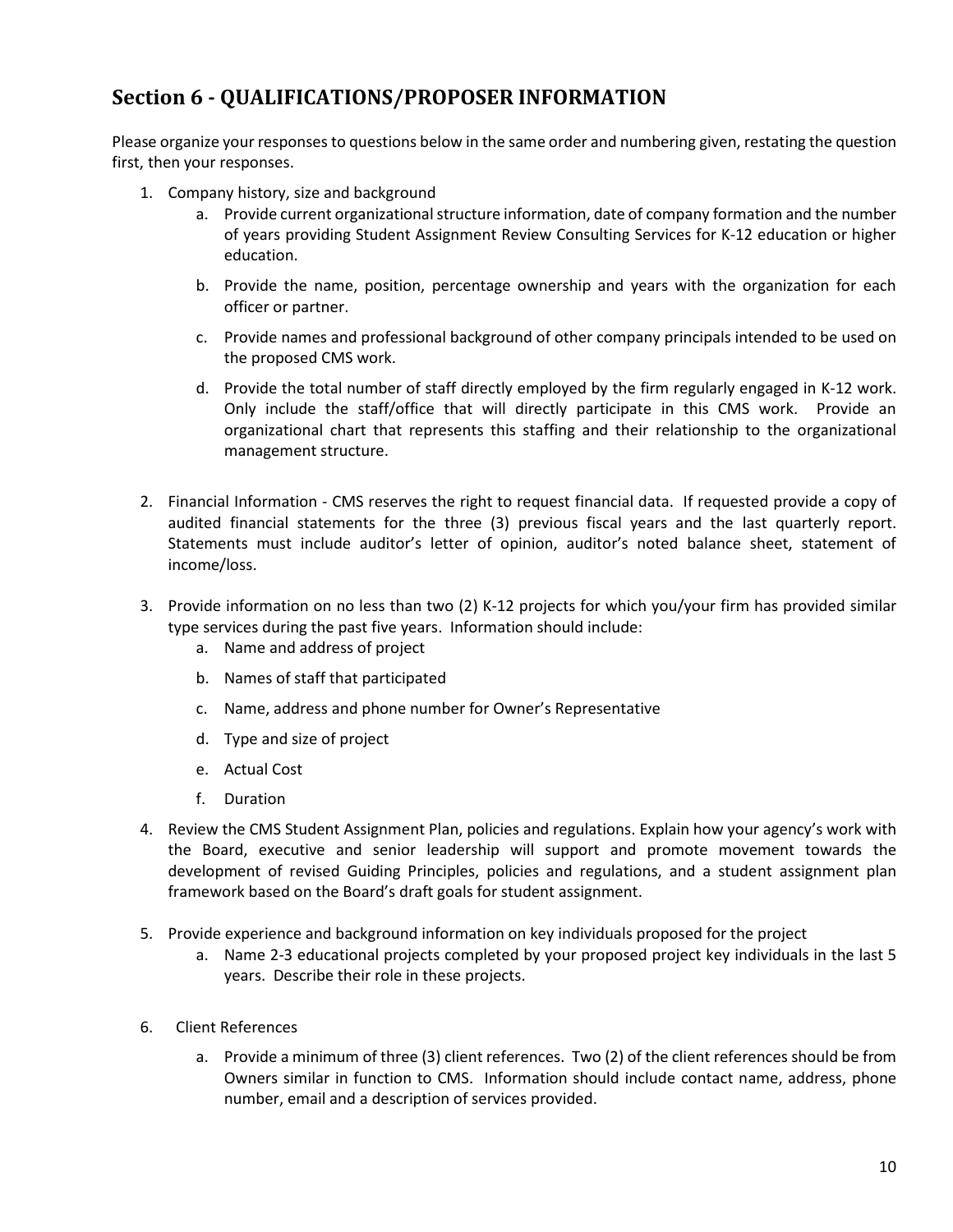- 7. Indicate any project(s) where your firm has been terminated and the reasons for termination.
- 8. Has your firm or any of its owners, officers or partners ever been found liable in a civil suit, found guilty in a criminal action for making any false claim or material misrepresentation to any public agency or entity, or been convicted of a crime involving any federal, state or local law?

If YES, explain on a separate signed page, including identifying who was involved, the name of the public agency, the date of the investigation and the grounds for the finding.

- 9. Has your firm or any of its owners, officers or partners ever been convicted or a federal or state crime of fraud, theft, or any other act of dishonesty?
- 10. Indicate any prior or current Professional Development contracts between your firm and Charlotte-Mecklenburg Schools.
- 11. Respondents shall comply with CMS's MWSBE Program by making a good faith effort to utilize MWSBE firms in the service contract. Each respondent to the solicitation shall indicate in their proposal if they customarily self perform or subcontract portions of the identified scope of work. A Minority, Women, and Small Business Utilization Commitment Form should be submitted if the contractor intends to utilize an M/W/SBE firm under the contract in a joint venture, subcontracting and/or material supplier capacity
- 12. Does your firm or any associate consultant own any business or financial interest that would place the firm in a conflict of interest?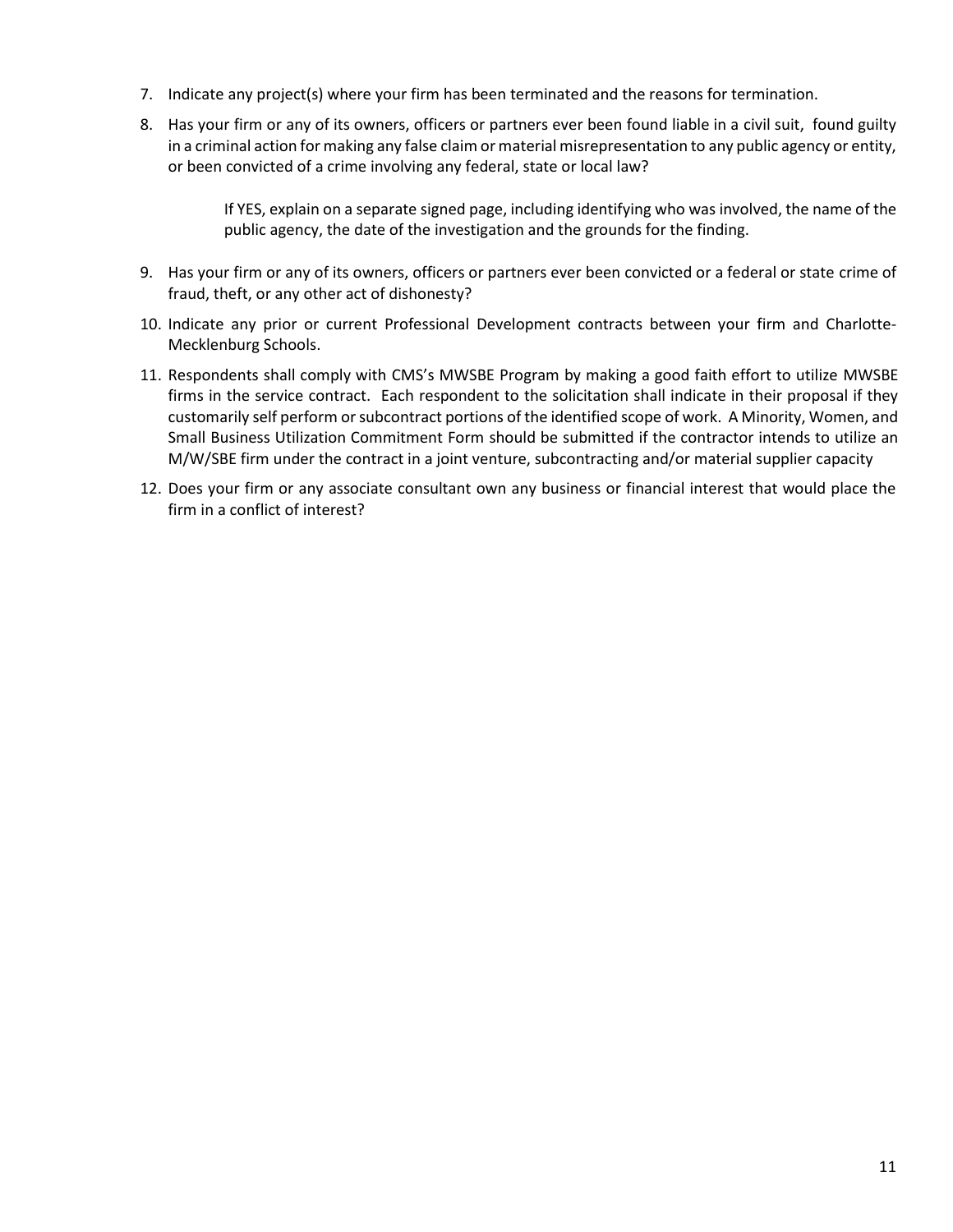### **Section 7 - PROPOSAL EXECUTION ACKNOWLEDGEMENT FORM**

The undersigned hereby acknowledges having received and completed a proposal package.

**FOR A SOLE PROPRIETOR OR PARTNERSHIP:** If a sole proprietorship, the sole proprietor must sign this proposal. If a partnership, the proposal must be signed by a general partner and indicate authority of partner's signatory by attaching a copy of partnership agreement or other authorizing document.

**FOR A CORPORATION:** If signed by any person other than the President of the Corporation, a certified copy of resolution or by-laws authorizing such person to sign must accompany this proposal/response. The signature of the corporation signer must be attested to by the Secretary of the Corporation.

The undersigned warrants that they are duly authorized to bind the Proposer to fully perform all duties and deliver all services in accordance with the terms and conditions set forth herein. The undersigned declares under penalty of perjury that all of the information submitted is true and correct, that the Proposer fully understands this information is being considered for this RFP only and that being declared non-qualified for this project excludes the Proposer from award of this project.

The undersigned acknowledges receipt of addenda:

The undersigned agrees to be bound by and comply with the provisions of CMS's Minority, Women and Small Business Enterprise Program.

I, the undersigned, certify and declare that I have read all the foregoing responses to this RFP and know their contents. The responses are true of my own knowledge and belief, except as to those matters stated on information and belief, and as to those matters I believe them to be true. I declare under penalty of perjury under the laws of the State of North Carolina, that the foregoing is correct.

All signatures to be sworn to before a Notary Public

| Signed _____________________               | Firm Name ____________________                                                                                       |
|--------------------------------------------|----------------------------------------------------------------------------------------------------------------------|
| Title _________________________            | Address _______________________                                                                                      |
| Telephone ___________________              |                                                                                                                      |
| Corporate Seal - (requested, not required) | State ____________<br>$\mathsf{Zip}$<br>SUBSCRIBED AND SWORN to before me this                                       |
|                                            | Day of<br>2014                                                                                                       |
|                                            | the control of the control of the control of the control of the control of the control of<br>Notary Public Signature |
| STATE OF ____________________              | COUNTY OF __________________                                                                                         |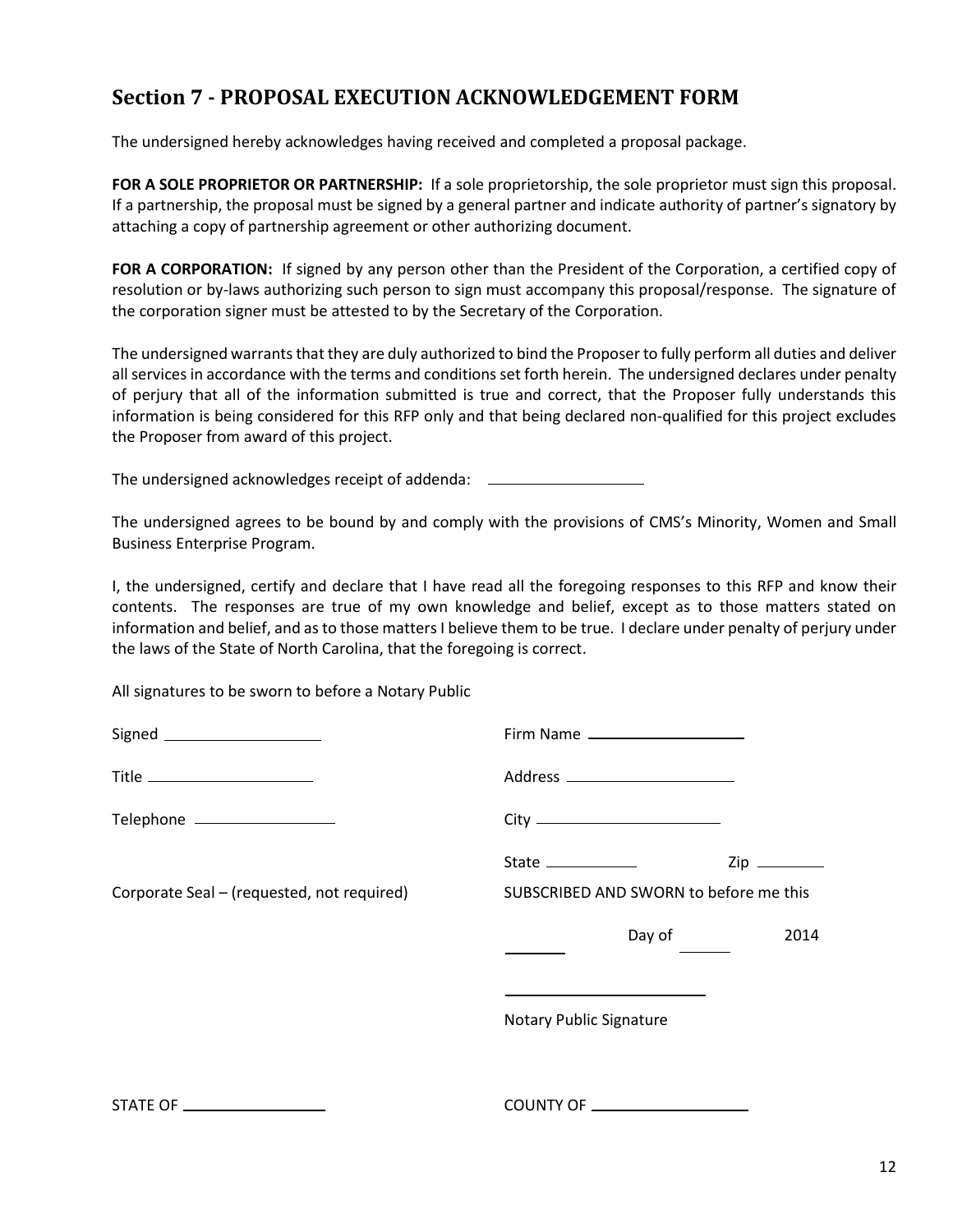### **Section 8 – CMS Minority, Women, Small Business Enterprise Program**

### **Request for Qualifications M/W/SBE Participation Guidelines for Goods and/or Contracted Services**

Charlotte-Mecklenburg Board of Education promotes full and equal access to business opportunities with Charlotte-Mecklenburg Schools. Minority-owned, women-owned, and small business enterprises (collectively "M/W/SBE") as well as other responsible vendors shall have a fair and reasonable opportunity to participate in Charlotte-Mecklenburg Schools (CMS) business opportunities.

The aspirational goals for M/W/SBE participation are listed below:

| Category   | <b>MBE Goal</b> | <b>WBE Goal</b> | <b>SBE Goal</b> | Overall M/W/SBE Goal* |
|------------|-----------------|-----------------|-----------------|-----------------------|
| Contracted | 5%              | 4%              | 5%              | 14%                   |
| Goods      | 3%              | 3%              | 5%              | 11%                   |

 \*M/W/SBE categories: Black, African American (**B**), Hispanic (**H**), Asian American (**A**) Native American Indian (N),Female (**F**), Small (**S**), or Socially and Economically Disadvantaged (**D**)

Each bidder or respondent to the solicitation shall indicate in their bid/proposal if they customarily self perform or subcontract portions of the identified scope of work. A Minority, Women, and Small Business Utilization Commitment Form should be submitted if the contractor intends to utilize an M/W/SBE firm under the contract in a joint venture, subcontracting and/or material supplier capacity.

### **Failure to respond and/or complete the MWSBE Utilization Commitment Form prior to submittal may render bid or proposal response invalid.**

Do you customarily subcontract portions of your Contracts and projects with Charlotte-Mecklenburg Schools?

\_\_\_\_\_\_\_ Yes \_\_\_\_\_\_No

Do you intend to subcontract portions of this Contract?

\_\_\_\_\_\_\_Yes \_\_\_\_\_\_\_No

List any services in this proposal for which you could seek quotes from minority/women owned or small businesses.

| <u>.</u> . |  |
|------------|--|
| . پ        |  |